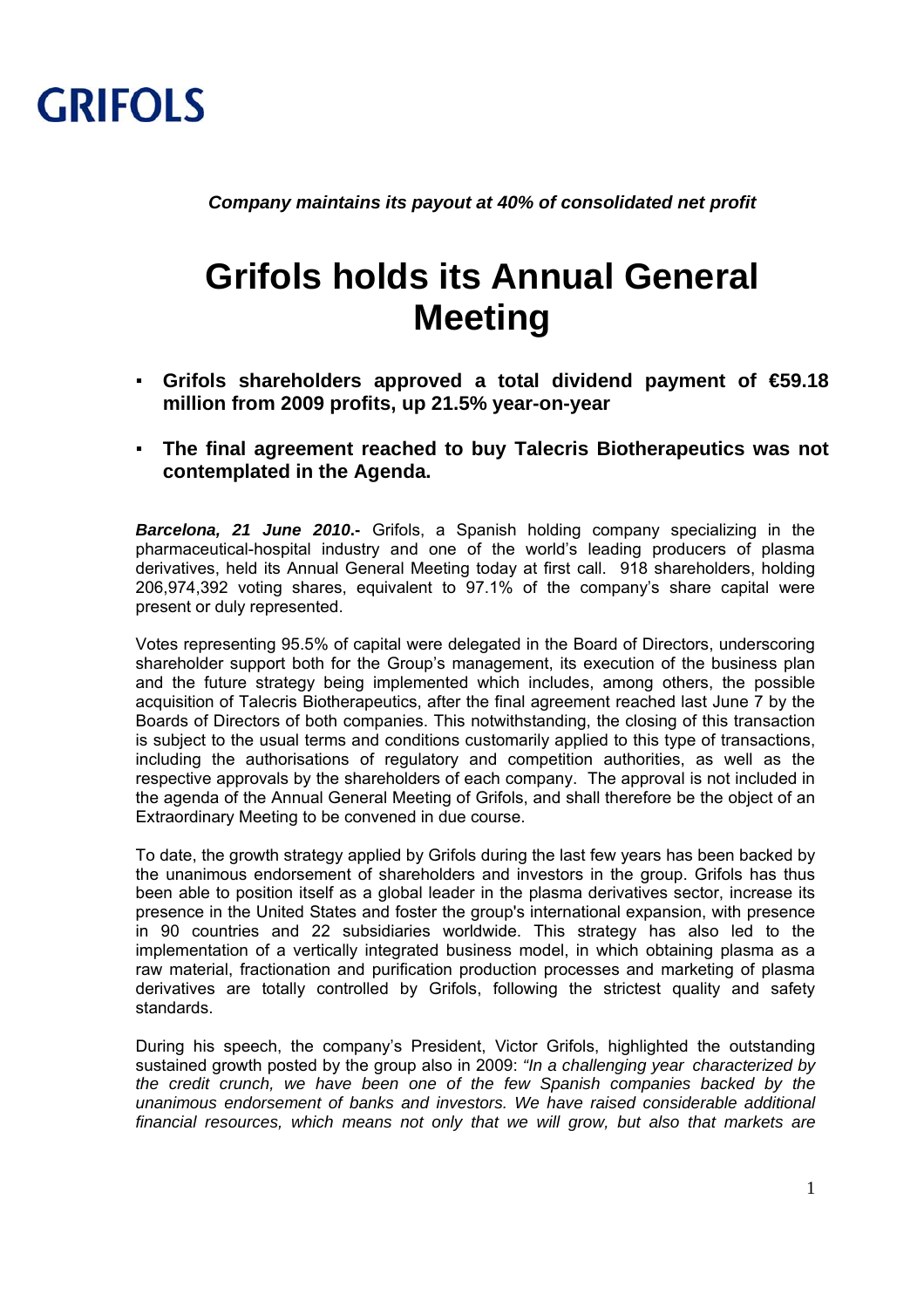

*convinced that we will. This would however not have been possible without consistently obtaining sound results to endorse it".*

The president of the group reminded that "*the revenues of all our divisions have performed positively in all quarters considered individually*. *Sales of plasma derivatives included in the Bioscience division increased by 12.5% to EUR 695.0 million, those of Diagnostic grew by 20.2% and reached EUR 103.1 million, while revenues of Hospital went up 4.7% and stood at EUR 86.3 million. In total, we closed 2009 with an increase in turnover of 12.1% up to EUR 913.2 million, and of 21.6% in net profit, which reached EUIR 148.0 million, thus achieving the twofold objective of improving margins and reducing costs, criteria that all business areas should comply with. In addition, our EBITDA margin remains at 29.1% on sales, posting a growth of 12.6% as compared with the prior year, reaching EUR 266.1 million"*

Finally, during his speech, he also stressed that "*the achievements of 2009 are the result of a sound ethical, practical and legal philosophy that guarantees growth and enables the search for opportunities*", noting that "*cost reduction has not affected our investment policy nor R+D, key aspects to ensure our growth".*

However, completing the purchase of Talecris would consolidate Grifols as the third producer of plasma derivatives worldwide, balancing the sector of biological plasmaderivatives products for the benefit of patients and generating operating synergies estimated at around USD 230 million p.a., in addition to other synergies related to the rationalization of capital investments (CAPEX), working capital, etc. In addition, we expect that, following the transaction, profits of Grifols will increase from year one, with more significant increase taking place from the second year on. We estimate that annual pro-forma income following the acquisition will rise to USD 2,800 million.

Grifols expects to gradually reduce its net financial debt/EBITDA ratio, achieving levels similar to the current ones by the end of 2014, as a consequence of significant increases of short-term cash flows and of synergies expected. While we expect the net financial debt over EBITDA ratio to stand, immediately following the transaction, approximately at 5x, this ratio should gradually reduce to approximately 3x EBITDA by the end of 2012 and below 2x towards the end of 2014, even while maintaining the main investment programmes.

## **Grifols to pay its shareholders 40% of net consolidated profit of the group**

Among the items on the agenda, in addition to reviewing and approving the company's individual and consolidated 2009 financial statements and the respective management reports, was the approval of an ordinary before-tax per share dividend of 0.281 from 2009 profits. In all, Grifols will earmark €59.18 million to dividends, which translates into a payout of 40% of profits. The company is thereby maintaining its shareholder remuneration policy through dividends, as announced.

As regards to the payment of the dividend, EUR 31.96 (gross EUR 0.153 per share) were distributed among the shareholders on December 18 2009, as an interim dividend on account of the profits of the year, since the Annual General Meeting for 2008 resolved to pay dividends against the profits of the year in two payments. Therefore, having made a first payment in advance, the amount outstanding to be distributed by way of dividend is EUR 27.23 million (gross EUR 0.128 per share). This amount will be paid from July 1, 2010, through Iberclear and its participating entities, BBVA acting as payment agent.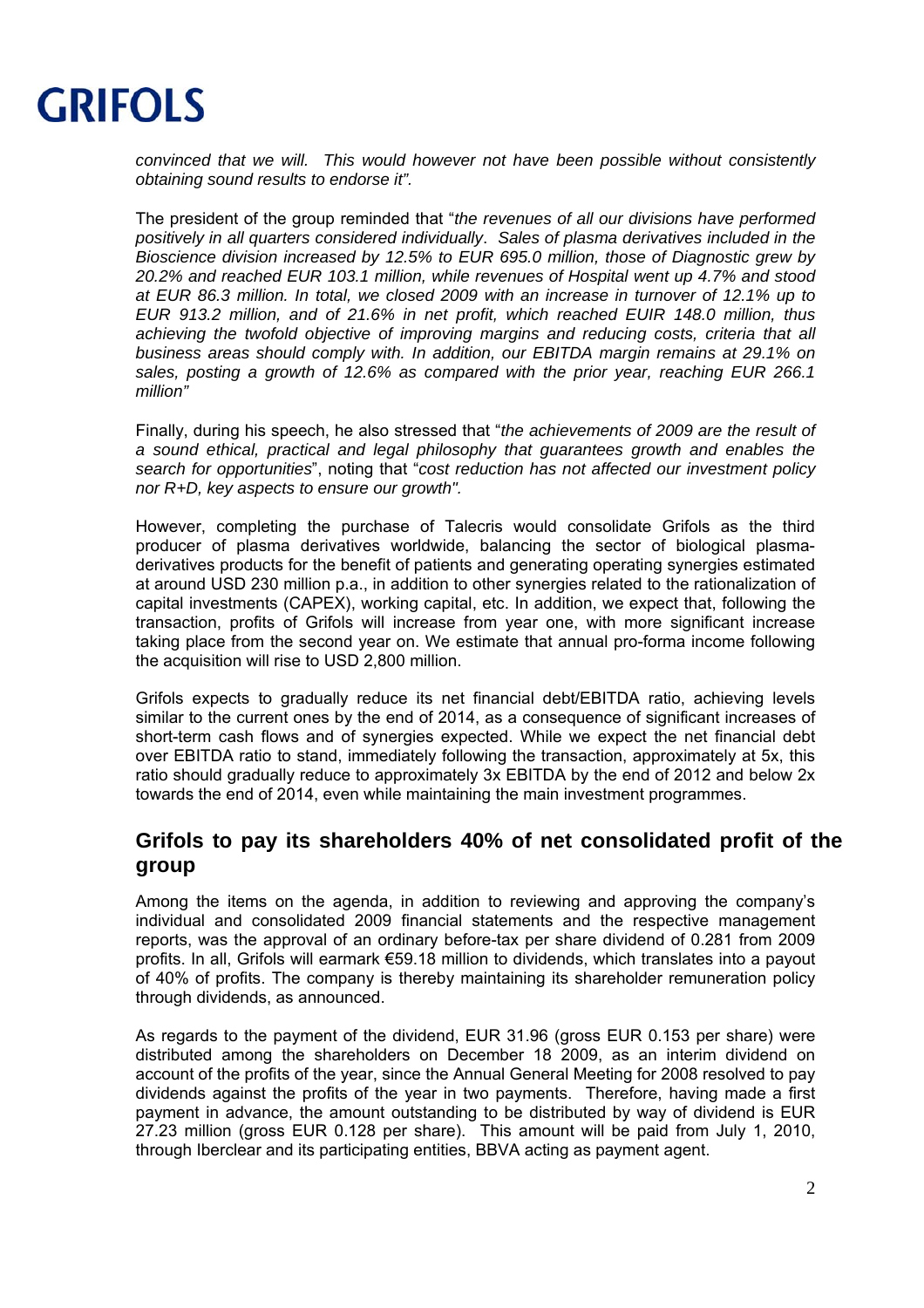

Lastly, at the proposal of the Board of Directors, the company's shareholders approved the reappointment of Mr. Tomás Dagá as external director and of Mr. Edgar Jannotta and Ms. Anna Veiga Lluch as independent directors of the company for a five year term as stipulated by the by-laws

## **About Grifols**

Grifols is a Spanish holding company specialized in the pharmaceutical-hospital sector and is present in more than 90 countries. Since 2006, the company has been listed on the Spanish Stock Exchange ("Mercado Continuo") and is part of the Ibex-35. Currently it is the first company in the European sector in plasma derivatives and the fourth in production worldwide. In upcoming years, the company will strengthen its leadership in the industry as a vertically integrated company, thanks to recent investments. In terms of raw materials, Grifols has ensured its plasma supply with 80 plasmapheresis centers in the United States and in terms of fractionation, its plants in Barcelona (Spain) and Los Angeles (United States) will allow the company to respond to the growing market demand. Nevertheless, the company is preparing for sustained growth in the following 8-10 years and has launched an ambitious investment plan.

## *DISCLAIMER*

The proposed merger transaction involving Grifols and Talecris will be submitted to the stockholders of Talecris for their consideration. In connection with the proposed merger, Grifols will file with the SEC a registration statement on Form F-4 that will include a joint proxy statement/prospectus of Grifols and Talecris. Talecris will mail the joint proxy statement/prospectus to its stockholders. Talecris urges investors and security holders to read the joint proxy statement/prospectus regarding the proposed transaction when it becomes available because it will contain important information regarding Grifols, Talecris and the proposed business combination. You may obtain a free copy of the joint proxy statement/prospectus, as well as other filings containing information about Talecris, without charge, at the SEC's website (http://www.sec.gov). You may also obtain these documents, without charge, from Talecris's website, http://www.talecris.com, under the tab "Investor Relations" and then under the heading "Financial Information and SEC Filings". Grifols will also file certain documents with the Spanish Comision Nacional del Mercado de Valores (the "CNMV") in connection with its shareholders' meeting to be held in connection with the proposed business combination, which will be available on the CNMV's website at www.cnmv.es

Grifols, Talecris and their respective directors, executive officers and certain other members of management and employees may be deemed to be participants in the solicitation of proxies from the respective stockholders of Grifols and Talecris in favor of the merger. Information regarding the persons who may, under the rules of the SEC, be deemed participants in the solicitation of the respective stockholders of Grifols and Talecris in connection with the proposed merger will be set forth in the joint proxy statement/prospectus when it is filed with the SEC. You can find information about Talecris's executive officers and directors in its Form S-1/A filed with the SEC on September 11, 2009. You can obtain free copies of this document from Talecris's website.

This press release is not an offer to sell or the solicitation of an offer to buy common stock, which is made only pursuant to a prospectus forming a part of a registration statement, nor